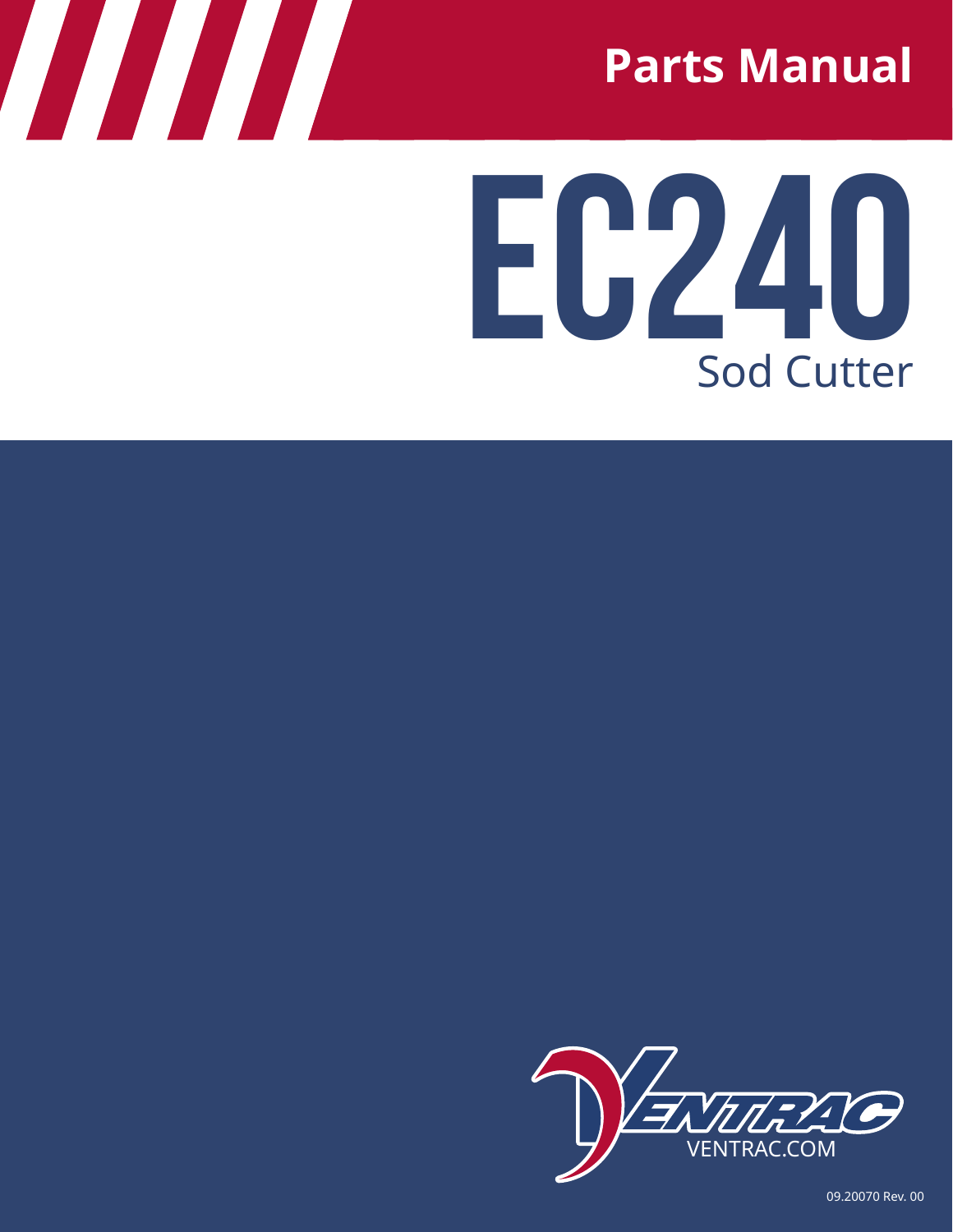



**500 Venture Drive Orrville Oh 44667 www.ventrac.com** Visit ventrac.com/manuals for the latest version of this parts manual. A downloadable operator's manual is also available.

#### **Serial Number Description**



#### **Notes**

- If any component requires replacement, use only original Ventrac replacement parts.
- When ordering new components, be sure to order all required safety decals. All current safety decals must be affixed to the replacement components prior to installation of the component.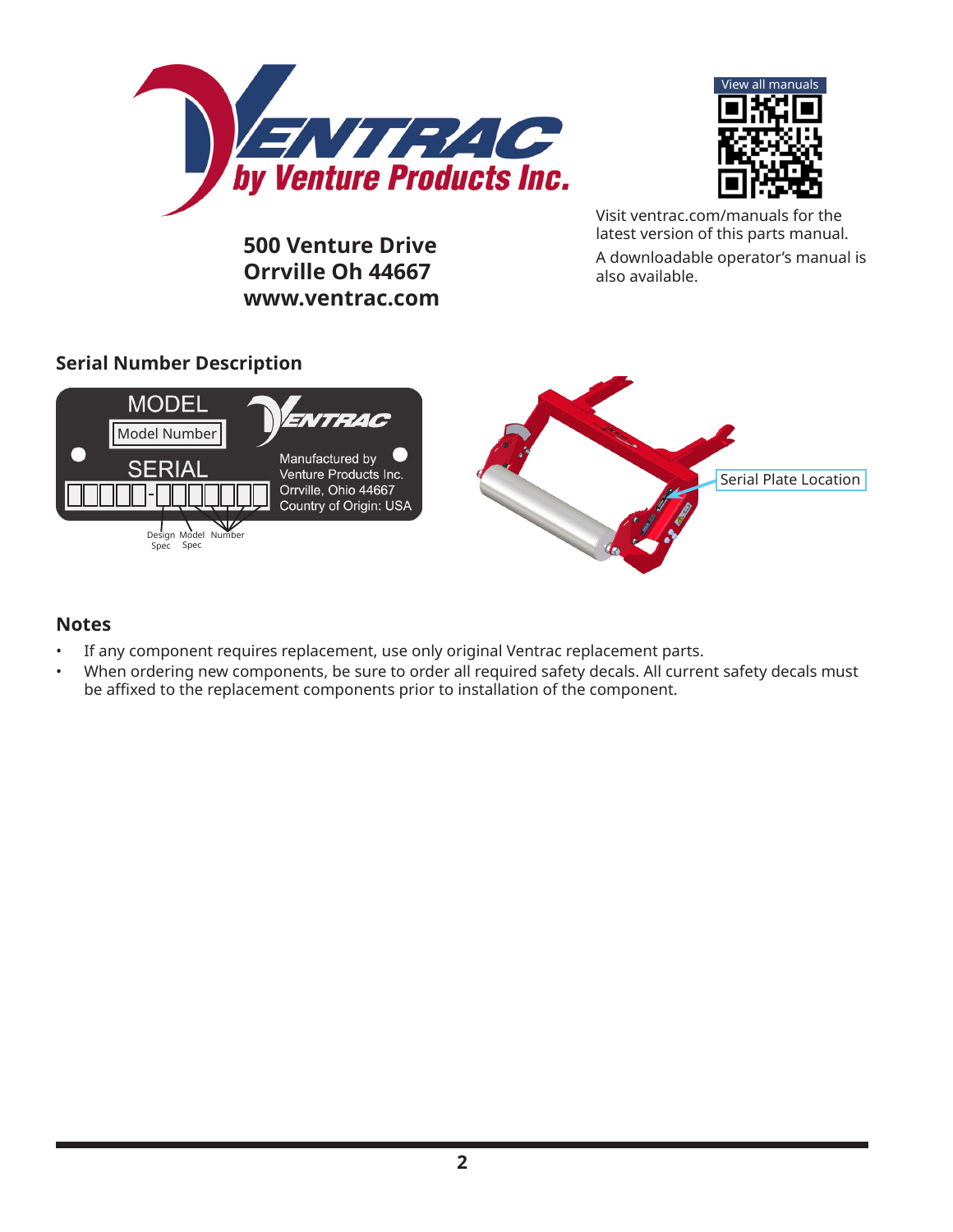| <b>PARTS</b> | <b>PAGE 4</b> |
|--------------|---------------|
|              |               |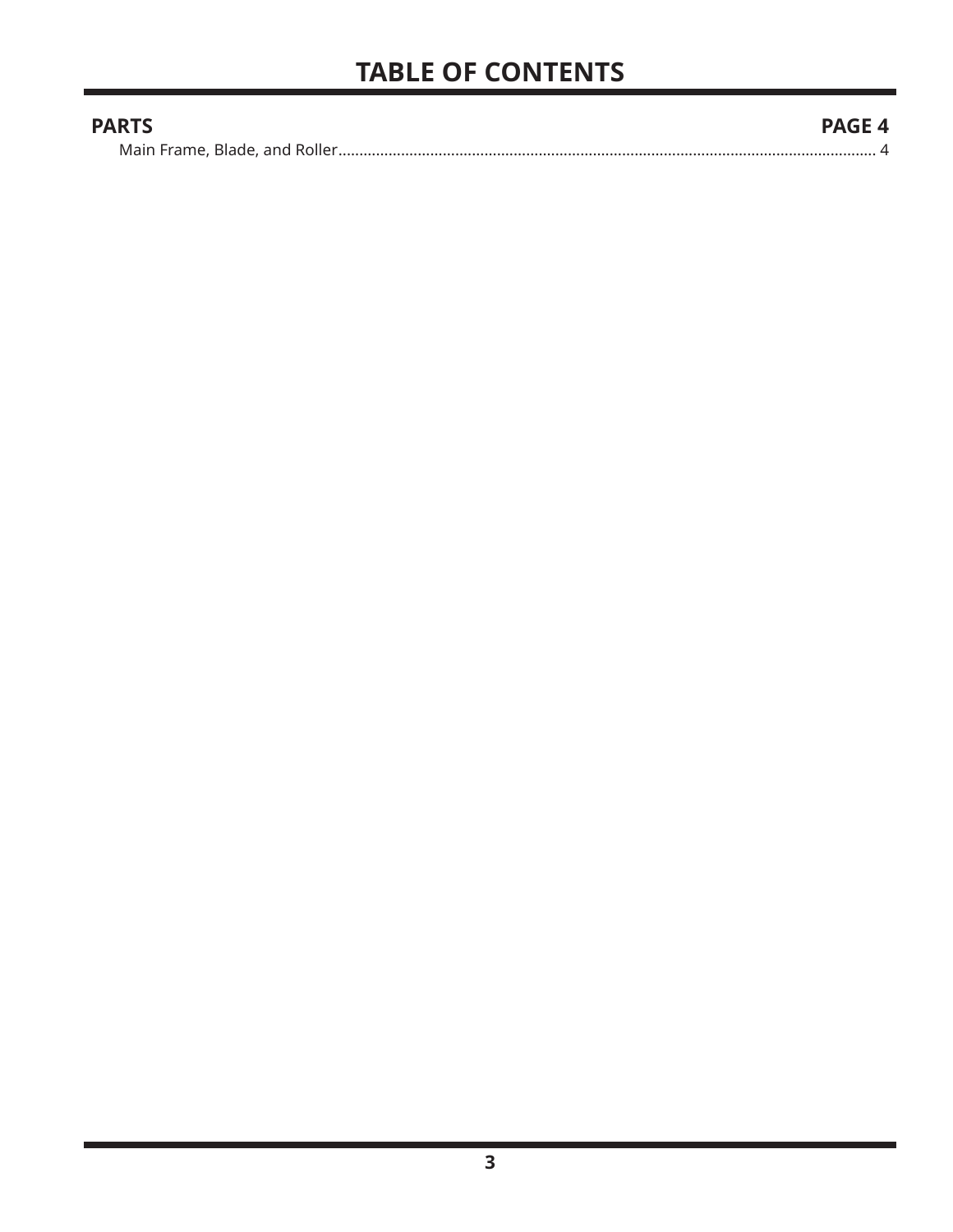## **PARTS**